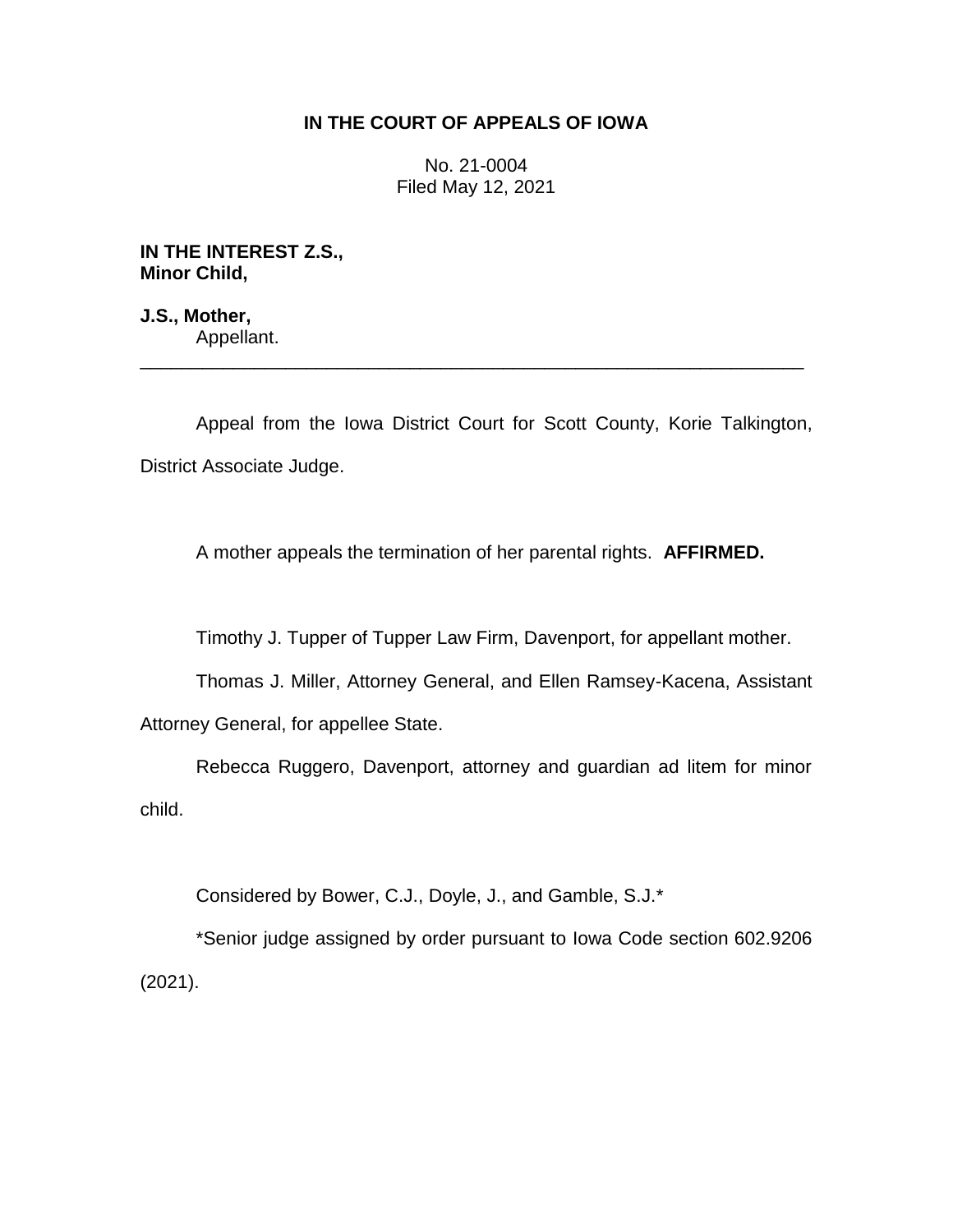## **GAMBLE, Senior Judge.**

 $\overline{a}$ 

A mother appeals the termination of her parental rights to her child,  $Z.S.^1$ On appeal, she argues termination is not in the child's best interest and seeks additional time to work toward reunification. We affirm.

## **I. Scope and Standard of Review**

We review termination proceedings de novo. *In re P.L.*, 778 N.W.2d 33, 40 (Iowa 2010). "We give weight to the factual determinations of the juvenile court but we are not bound by them. Grounds for termination must be proven by clear and convincing evidence. Our primary concern is the best interests of the child." *In re J.E.*, 723 N.W.2d 793, 798 (Iowa 2006) (citations omitted).

We use a three-step process to review the termination of a parent's rights. *In re A.S.*, 906 N.W.2d 467, 472 (Iowa 2018). First, we determine whether a ground for termination under section 232.116(1) has been established. *See id*. at 472–73. If a ground for termination has been established, then we consider "whether the best-interest framework as laid out in section 232.116(2) supports the termination of parental rights." *Id*. at 473 (citation omitted). Then we consider "whether any exceptions in section 232.116(3) apply to preclude termination of parental rights." *Id*. (quoting *In re M.W.*, 876 N.W.2d 212, 220 (Iowa 2016)). "However, if a parent does not challenge a step in our analysis, we need not address it." *In re J.P.*, No. 19-1633, 2020 WL 110425, at \*1 (Iowa Ct. App. Jan. 9, 2020). Following our three-step process, we consider any additional claims

<sup>&</sup>lt;sup>1</sup> The court also terminated the rights of Z.S.'s other mother. She does not appeal.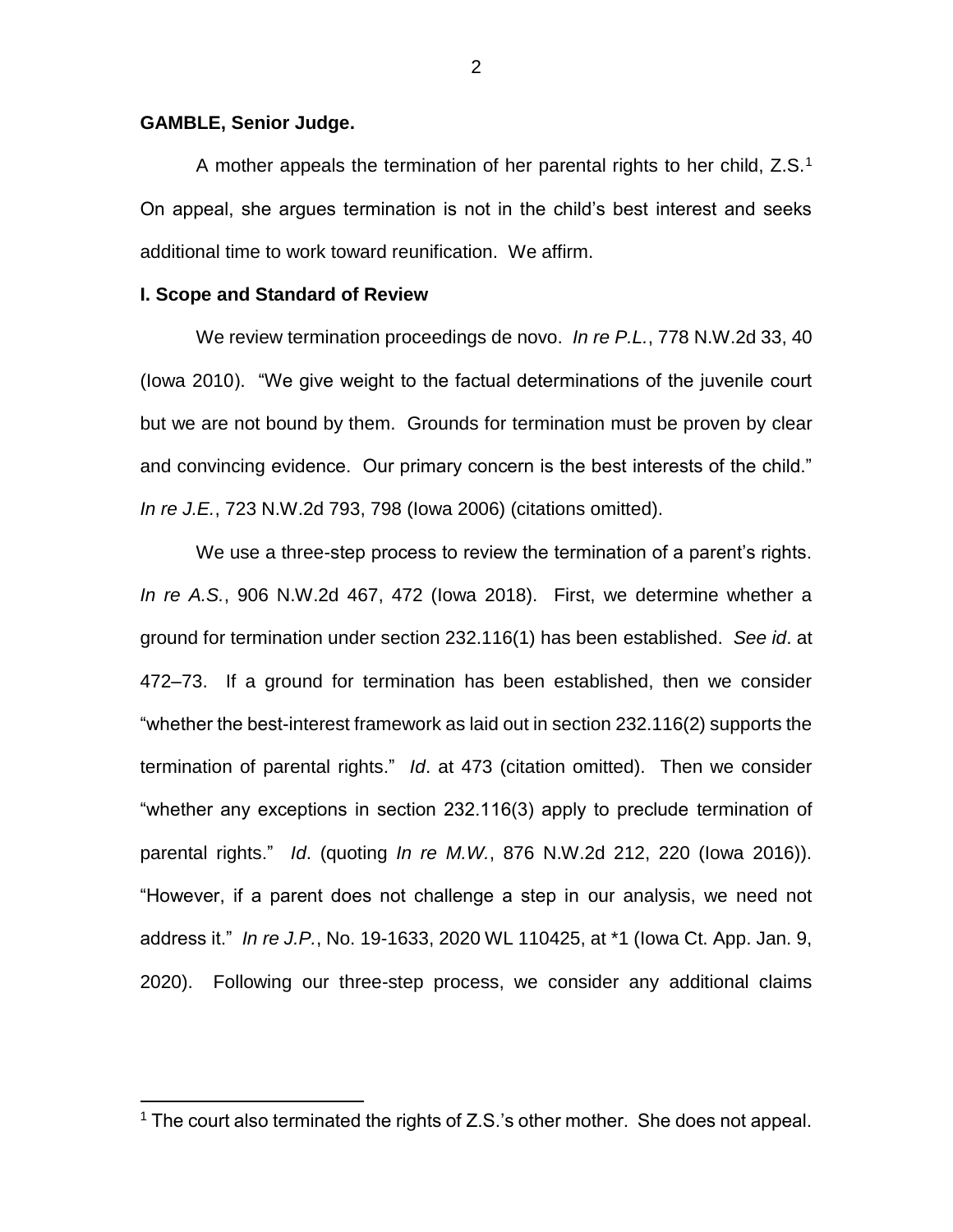brought by the parent. *See In re T.P.*, No. 19-0162, 2019 WL 3317346, at \*2 (Iowa Ct. App. July 24, 2019).

## **II. Discussion**

### **A. Statutory Grounds**

The juvenile court terminated the mother's parental rights pursuant to Iowa Code section 232.116(1)(d), (e), (f), and (*l*) (2020). And the mother does not challenge the statutory grounds authorizing termination. So we move to the next step in our analysis.

#### **B. Best Interest**

The mother does challenge the juvenile court's determination that termination is in Z.S.'s best interest. In determining Z.S.'s best interest, we "give primary consideration to the child's safety, to the best placement for furthering the long-term nurturing and growth of the child, and to the physical, mental, and emotional condition and needs of the child." *See P.L.*, 778 N.W.2d at 40 (quoting Iowa Code § 232.116(2)). "It is well-settled law that we cannot deprive a child of permanency after the State has proved a ground for termination under section 232.116(1) by hoping someday a parent will learn to be a parent and be able to provide a stable home for the child." *Id.* at 41.

We agree with the juvenile court that Z.S.'s best interest requires termination. We look to the past for clues of what we may expect in the future. *Cf. In re C.K.*, 558 N.W.2d 170, 172 (Iowa 1997). The past shows the mother's unresolved substance-abuse issues have negatively impacted Z.S. For example, shortly after removal, when he was just five years old, Z.S.'s hair stat test was positive for methamphetamine. Over the life of this nineteen-month-long case, the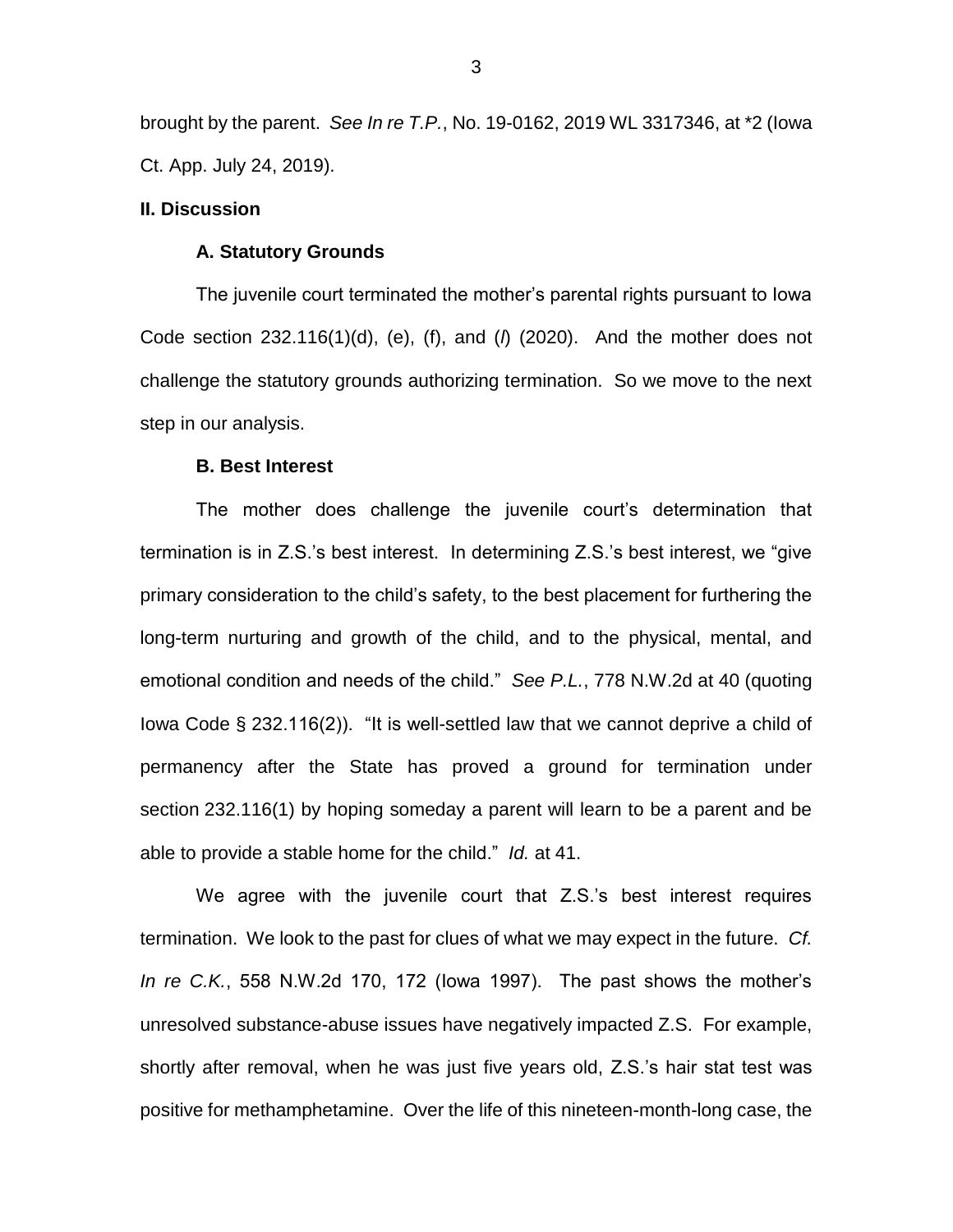mother either tested positive or admitted to methamphetamine use seven times. And as recently as October 2020, the mother admitted to daily methamphetamine use. Her longest period of sobriety lasted just ninety days, and she has not successfully completed a substance-abuse treatment program. The mother has also struggled with her mental health. She is homeless and admits to breaking into garages to get out of the elements when it is cold outside. So when looking to the mother's past to predict her future, we envision a future filled with substance abuse, instability, and uncertainty, which is not conducive to caring for a child.

Z.S. deserves more stability and certainty than the mother can provide. His therapist reports that he is "worn out from the experience of being unsure which direction his life will be. He is tired of being a kite without a string." It is clear from the record that Z.S. desperately needs permanency. This can be achieved through termination. *See In re S.J.*, No. 20-1430, 2021 WL 811162, at \*1 (Iowa Ct. App. Mar. 3, 2021) ("[The child] deserves stability, permanency, and predictability, which she can only get through termination."). Moreover, he is integrated into his foster family; he has his own bedroom and positive relationships extending to the foster family's extended family. "He has expressed several times that he loves it there." And the foster family is interested in serving as long-term caregivers for Z.S. *See* Iowa Code § 232.116(2)(b).

So we conclude termination is in Z.S.'s best interest and move to our next step.

## **C. Exceptions to Termination**

We consider whether section 232.116(3) should be applied to preclude termination. "[T]he parent resisting termination bears the burden to establish an

4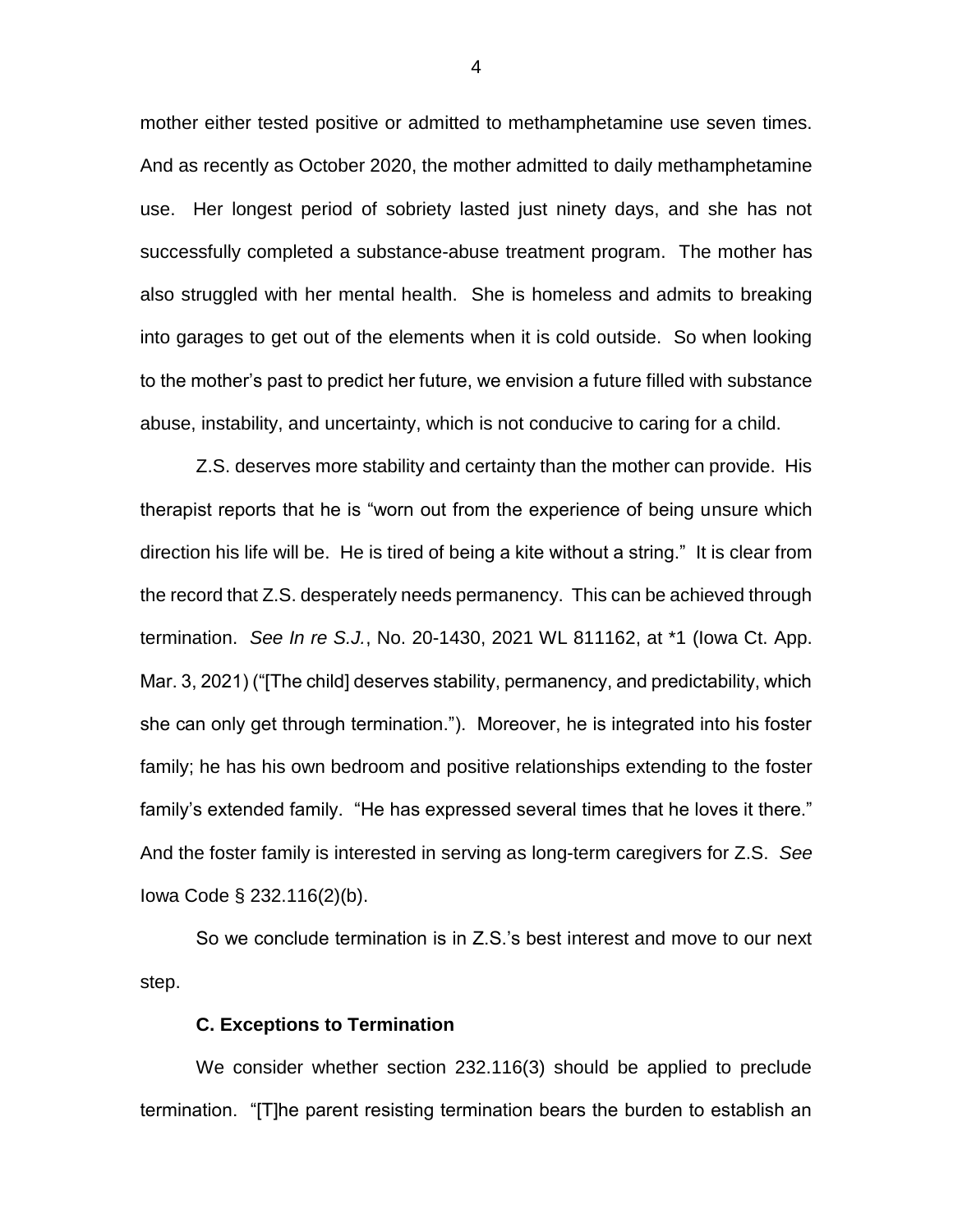exception to termination" under section 232.116(3). *A.S.*, 906 N.W.2d at 476. Even if the parent proves an exception, we are not required to apply the exception. *In re A.M.*, 843 N.W.2d 100, 113 (Iowa 2014). We exercise our discretion, "based on the unique circumstances of each case and the best interests of the child," to determine whether the parent-child relationship should be saved. *Id.* (citation omitted).

In arguing termination is not in Z.S.'s best interest, the mother points to her strong bond with Z.S. We interpret this as the mother attempting to invoke section 232.116(3)(c), which permits the court to preclude termination when "[t]here is clear and convincing evidence that the termination would be detrimental to the child at the time due to the closeness of the parent-child bond." But we think the mother overstates her current bond with Z.S.

The record shows the bond between mother and child has deteriorated over time. Z.S. has penned notes expressing his anger and sadness at his mother's inability to take the steps necessary for reunification. He experiences anxiety before and after visits with the mother. And Z.S. expressed to his therapist that "[h]e does not understand why he should give up his play time with his friends to visit [the mother], when she is not giving anything up to get him back." When the mother exercises visitation with Z.S., visits are sometimes terminated because the mother berates Z.S. until he begins to cry and has to be escorted to another room. At times, he then states he does not want to visit with the mother anymore. This conduct is not indicative of a strong, healthy parent-child bond. Therefore, we find the mother's bond with Z.S. is not so strong to preclude termination and decline to apply this permissible exception.

5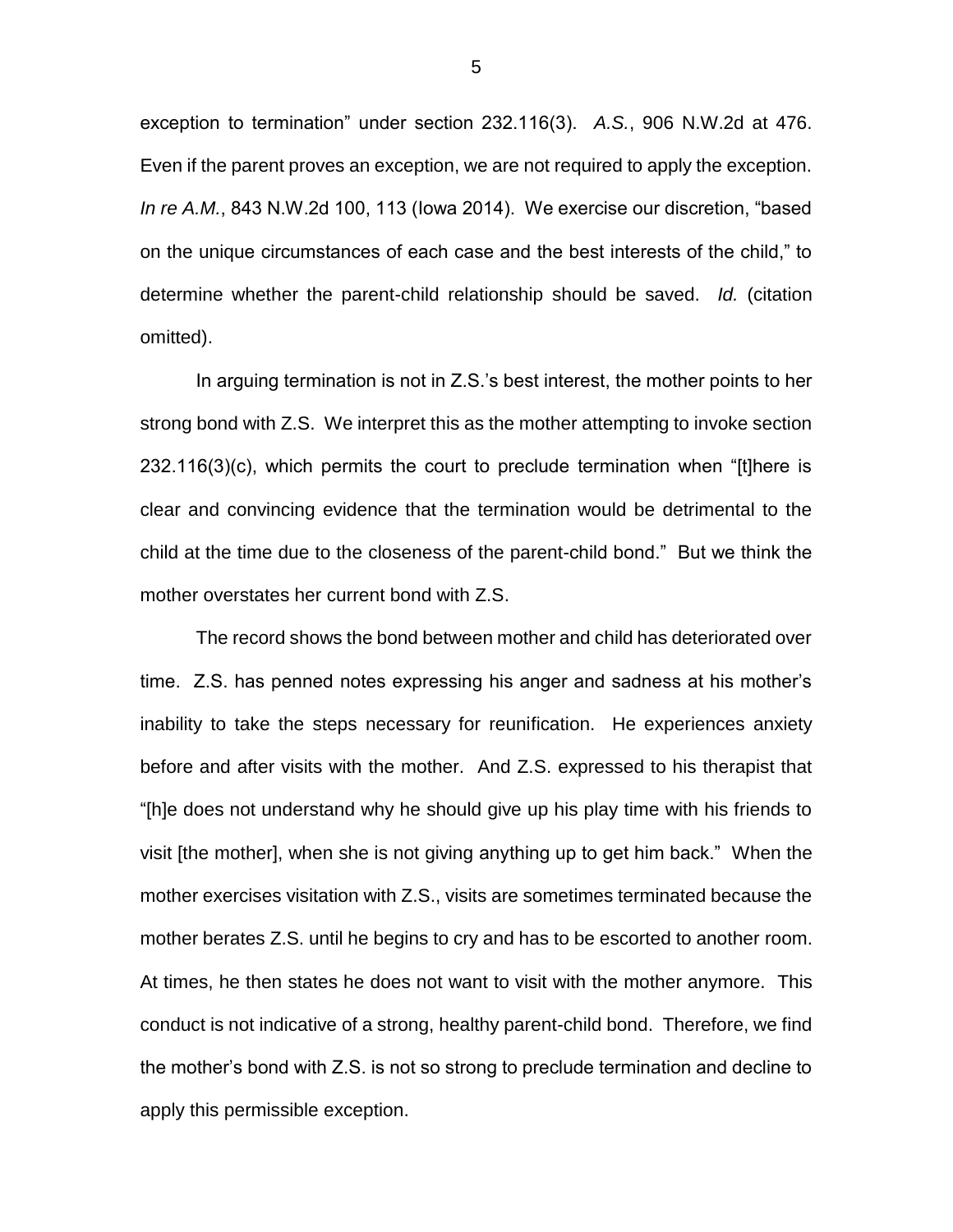## **D. Additional Time**

At the conclusion of her recitation of relevant facts, the mother requests additional time to work toward reunification. The juvenile court may defer termination for a period of six months if it is able to "enumerate the specific factors, conditions, or expected behavioral changes which comprise the basis for the determination that the need for removal of the child from the child's home will no longer exist at the end of the additional six-month period." Iowa Code § 232.104(2)(b). In doing so, the juvenile court essentially must "predict what the future holds for [the mother]." *See In re A.M.*, No. 20-1378, 2021 WL 377103, at \*3 (Iowa Ct. App. Feb. 3, 2021).

The mother claims her progress was hindered by necessary modifications to services and visitation due to the COVID-19 pandemic. But she claims "[s]he has continued to make attempts at treatment and as services re-open in the post-Covid world, [she] believes she will be able to successfully reunify." We disagree. As we have stated before, "Life is unpredictable. Parents must adapt to unplanned situations and overcome unexpected challenges. We will not delay permanency for the child[], [under these facts,] simply because of unexpected changes in services offered to the mother." *In re E.A.*, No. 20-0849, 2020 WL 4498164, at \*2 (Iowa Ct. App. Aug. 5, 2020). And like in *E.A.*, this case began long before the pandemic; Z.S. was removed from the mother's care back in May 2019, well before COVID-19 began to impact services. *See id.*

Yet the mother made little progress during that time. This not a parent whose hard work placed her on the threshold of reunification only to be thwarted by a once-in-a-lifetime event. This is a parent who was given ample time to gain the skills necessary for